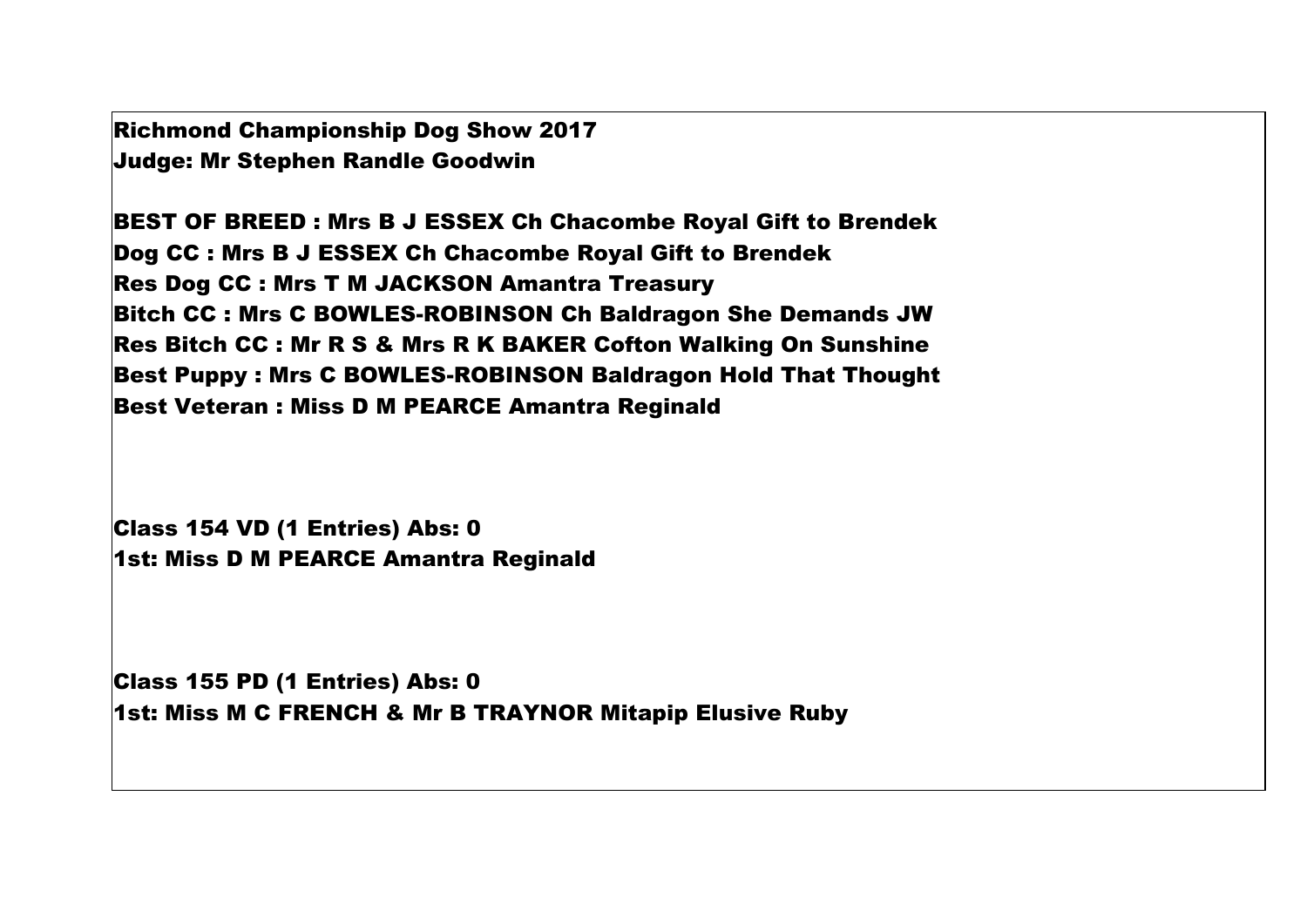Class 156 JD (2 Entries) Abs: 1 1st: Miss D M PEARCE Downsbank Troubadour Over Ozzymoon

Class 157 PGD (3 Entries) Abs: 0 1st: Mr P & Mrs J C PORTINGALE Jacrianna King's Ransome 2nd: Mr M REX-PARKES Downsbank Glittering Image 3rd: Miss C MELVILLE Amantra Chorale

Class 158 LD (2 Entries) Abs: 1 1st: 617 Mrs M & Miss C PASCOE Cavella Cookie Of Cwmtirion

Class 159 OD (5 Entries) Abs: 3 1st: Mrs B J ESSEX Ch Chacombe Royal Gift to Brendek 2nd: Mrs TM JACKSON Amantra Treasury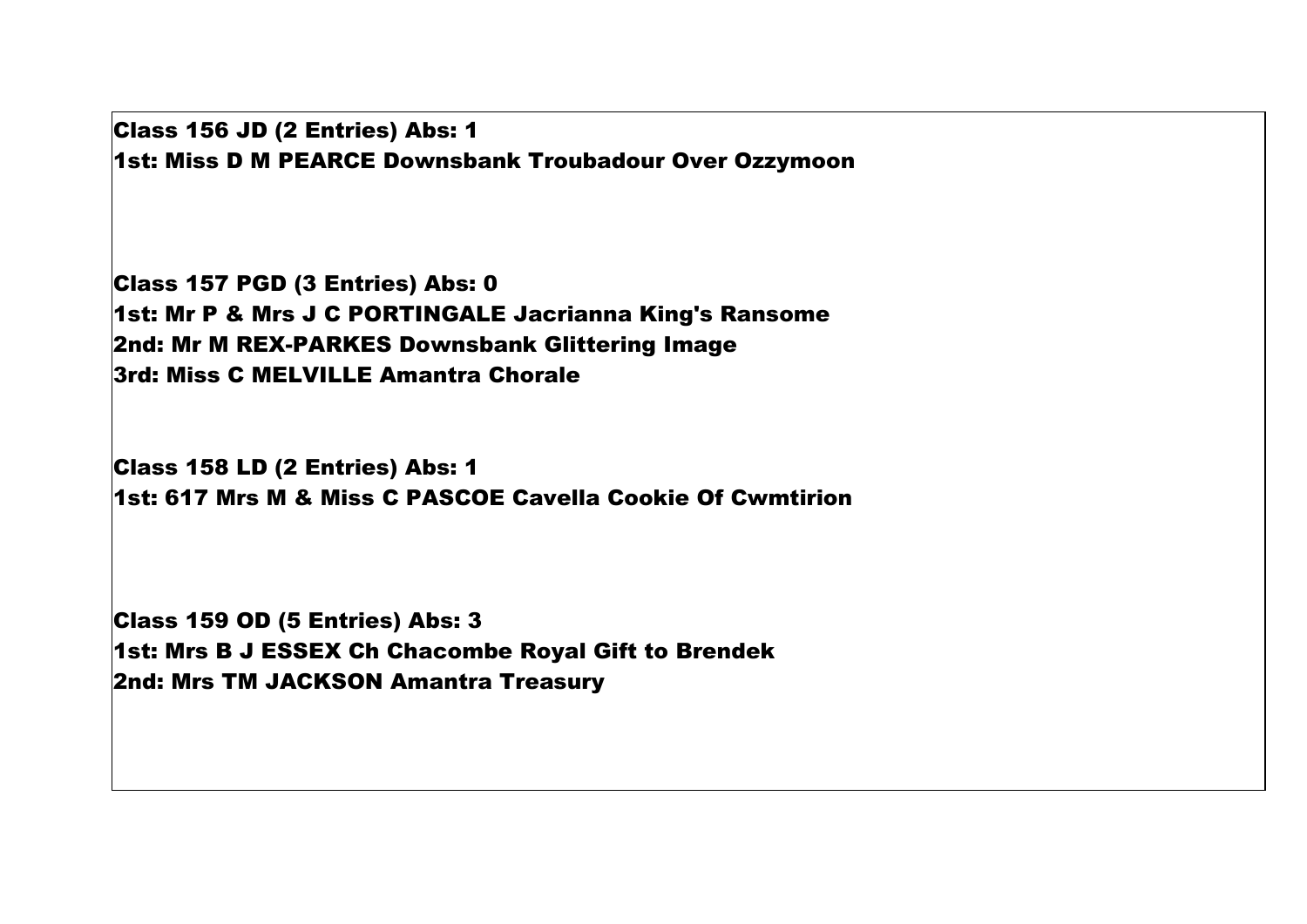Class 160 VB (2 Entries) Abs: 0 1st: Mrs J E SELLEN Vashdown Contralto 2nd: Mrs CA JUNIPER Lewiscarol Lady Divine

Class 161 PB (4 Entries) Abs: 2 1st: Mrs C BOWLES-ROBINSON Baldragon Hold That Thought 2nd: Mr J BLEWETT & Mr R SMITH Othmese Celtic Purdita

Class 162 JB (4 Entries) Abs: 0 1st: Mr M & Mrs K AUSTIN & Miss E BAKER Cofton Dancing Though Life 2nd: Mrs C BOWLES-ROBINSON Baldragon Hold That Thought 3rd: Mrs C CHAMPION & Miss V HARVEY Lankcombe Clara Bow Res: Mr J BLEWETT & Mr R SMITH Othmese Saphire

Class 163 PGB (3 Entries) Abs: 0 1st: Mr R S & Mrs R K BAKER Cofton Fairy Tale Jw 2nd: Mr J BLEWETT & Mr R SMITH Cofton Tallisker With Othmese 3rd: Mrs C A JUNIPER Lewiscarol Lady In Red